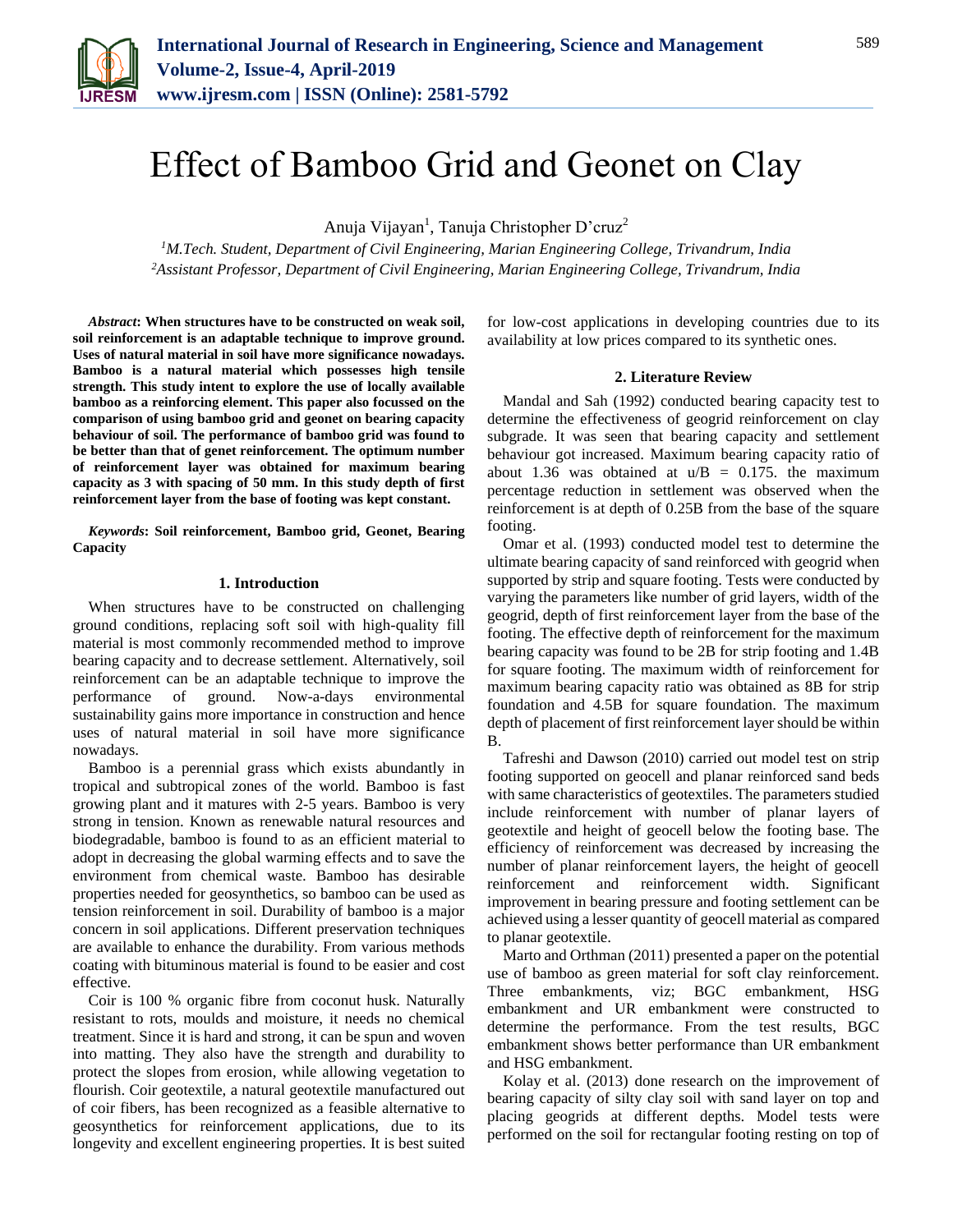

it. Increase in bearing capacity of soil overlain by sand layer by placing a geogrid layer at the interface of the two soil was found to be 16.67%. but it shows 33.33% improvement if the geogrid placed at mid depth of the sand layer. Also, the bearing capacity increases by the increase in number of geogrid layers.

Yuan et al. (2014) done research on using bamboo network reinforcement technology on hydraulic fill soft soil foundation treatment to improve bearing capacity. Bearing capacity of hydraulic fill super soft soil surface layer was improved 323% after 3 months than early treatment. It improves 695% after 3 months treatment than no treatment.

Asaduzzaman and Islam (2014) described about the soil improvement using bamboo reinforcement. Bearing capacity of the soil was increased up to 1.77times and 2.02 times for single layered and multiple layered reinforced soil system. BCR increases with increase in number of reinforcement layers. The load carrying capacity is maximum and settlement is minimum when reinforcement is placed at 0.3B for single layered system.

Chacko and Joseph (2016) conducted a small-scale laboratory model test on unreinforced soil and soil reinforced with geogrid, bamboo grid and bamboo rods. In this bamboo specimens were coated with bitumen. Soil reinforced with bamboo showed increase in bearing capacity. Performance of bamboo grid was found to be better than geogrid.

Maulana et.al (2018) done experimental studies with embankment model using iron scrap on peat soil which were supported by bamboo grid and pile with diameter of 2 cm with length 20 cm and spacing of 20 cm and 10 cm. Installation of bamboo piles combined with bamboo grids was able to reduce settlement and deflection of the bamboo grid and ultimately maintain stability of the embankment.

## **3. Scope of the study**

This study aims to use the naturally and locally available bamboo and geonet to improve the bearing strength of soft ground. Also, to use bamboo as reinforcing element to replace the conventional materials including steel and polymer plastics due to cost effectiveness.

### **4. Objectives**

The main objectives are:

- To study the effect of varying the number of planar reinforcement layer (N) on load carrying capacity of soil using
	- a) Bamboo grid
	- b) 400 GSM Coir Geonet

## **5. Materials used**

## *A. Clayey soil*

Soil used in this study was collected from Amaravila, Neyyatinkara town, Thiruvanthapuram. The initial properties of the collected soil are tabulated in Table 1. Fig. 1 shows the particle size distribution of soil.



Table 1 Initial Properties of Soil

| <b>Properties</b>                               | <b>Value</b> |
|-------------------------------------------------|--------------|
| Specific gravity                                | 2.63         |
| Natural moisture content (%)                    | 38           |
| Liquid limit (%) (IS 2720 PART 51985)           | 56           |
| Plastic limit (%) (IS 2720 PART 51985)          | 20           |
| Plasticity index (%) (IS 2720 PART 51985)       | 36           |
| Shrinkage limit (%) (IS 2720 PART 51985)        | 17.68        |
| Percentage of clay (IS 2720 PART 4)             | 64           |
| Percentage of silt (IS 2720 PART 4)             | 24           |
| Percentage of sand (IS 2720 PART 4)             | 12           |
| Maximum dry density $(g/cm^3)$ (IS 2720 PART 7) | 1.57         |
| Optimum moisture content (%) (IS 2720 PART 7)   | 20.5         |
| Unconfined compressive strength $(Kg/cm2)$      | 0.48         |
| (IS 2720 PART 7)                                |              |
| <b>IS Classification</b>                        | CН           |

### *B. 400 GSM Coir Geonet*

Coir geonet of 400 GSM were collected from Geonet Envirosolutions Pvt. Ltd., Kochi for this study. The properties of the materials are given in the Table 2. (As provided by the supplier). Fig. 2 shows 400 GSM Geonet.

Table 1

| Properties of 400 GSM (Provided by the supplier) |                     |  |
|--------------------------------------------------|---------------------|--|
| <b>Characteristics</b>                           | <b>400 GSM</b>      |  |
| Mass / unit area, $g/m^2$ (min)                  | 400                 |  |
| Width, cm, Min                                   | 100 or as required  |  |
| Length, m                                        | 50 or as required   |  |
|                                                  |                     |  |
|                                                  |                     |  |
| Thickness at 20kPa, mm, Min.                     | 6.5                 |  |
| Ends (Wrap)                                      | 180                 |  |
| Pcks (wefts)                                     | 160                 |  |
| Break load, Wet (kN/m), Min                      |                     |  |
| Machine direction<br>a.                          | 7.0                 |  |
| Cross machine direction<br>b.                    | 4.0                 |  |
| Peak load, Dry (kN/m), Min                       |                     |  |
| Machine direction<br>$a_{-}$                     | 3.0                 |  |
| Cross machine direction<br>h.                    | 2.0                 |  |
| Peak load, Wet (kN/m), Min                       |                     |  |
| Machine direction<br>a.                          | 7.5                 |  |
| Cross machine direction<br>b.                    | 4.0                 |  |
| Trapezoidal Tearing strength (kN) at 25 mm gauge |                     |  |
| length, (Min)                                    |                     |  |
| Machine direction<br>a.                          | 0.18                |  |
| Cross machine direction<br>b.                    | 0.15                |  |
| Mesh size, mm, (Max)                             | $20.0 \times 16.75$ |  |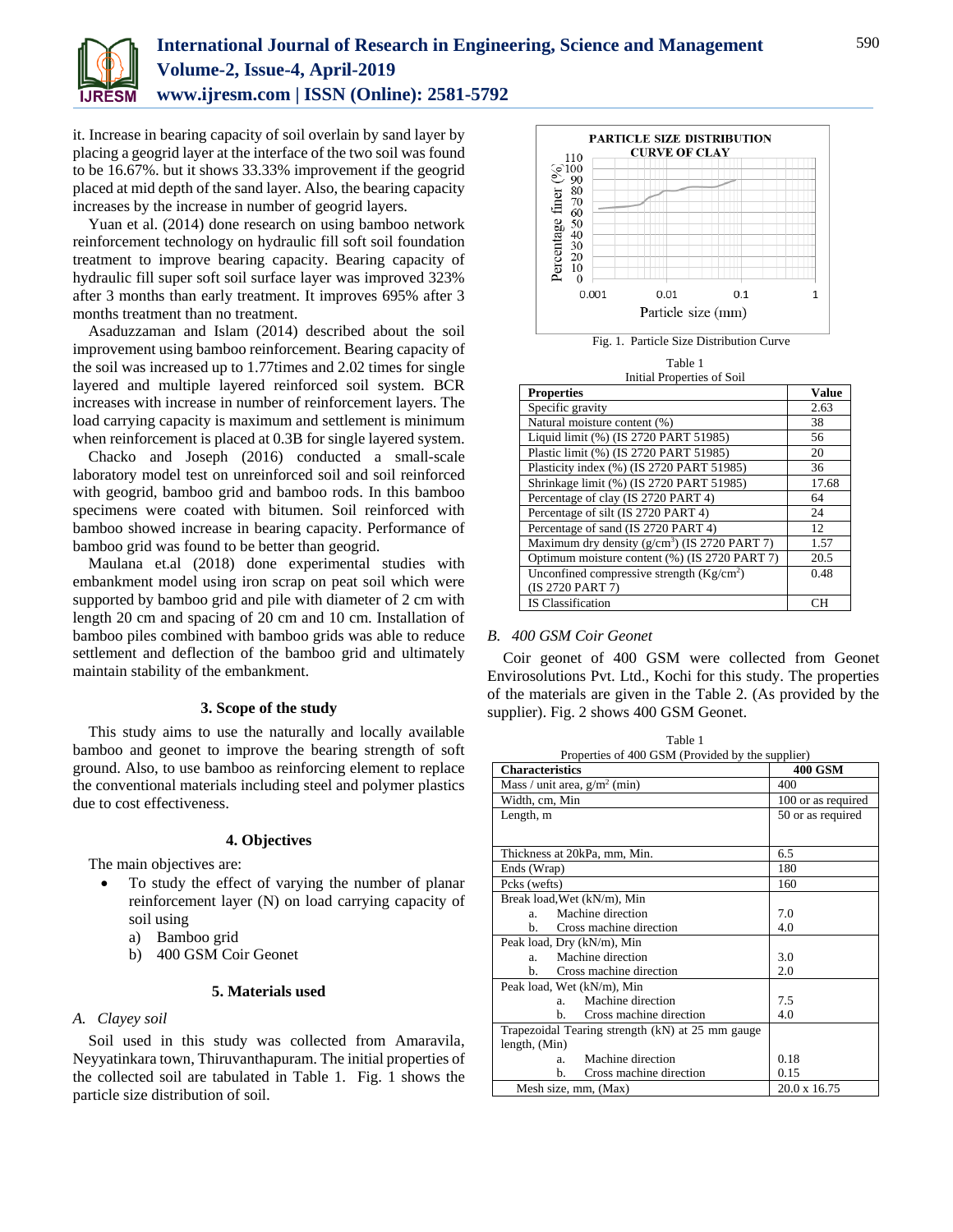



Fig. 2. 400 GSM Geonet

## *C. Bamboo grid*

Locally available bamboo was cut into strip of 10 mm width of required length. it is then made into grid of aperture size similar to the aperture size of 400 GSM geonet. Fig. 3 shows bamboo grid used in this study.



Fig. 3. Bamboo grid

## **6. Experimental setup and methodology**

The laboratory plate load tests were conducted as per IS 1888:1982. The foundation bed was prepared in a steel tank of size of 500 mm x 500 mm x 500 mm. A steel plate of square shape of size 100mm and 12 mm thick was used as model footing. The load was applied through a hand operated hydraulic jack. The applied load was measured by using precalibrated proving ring.

The clay bed was prepared in square tank of dimension 500 mm x 500 mm. The soil was mixed with water content below its liquid limit. Before filling the tank with soil, inside walls were coated with oils to avoid friction. The soil was uniformly compacted in 50 mm thick layers to achieve desired height of foundation. After the preparation of bed, plate load tests were performed and settlement of each loading was measured using dial gauges. Fig. 4 shows the experimental set up.



Fig. 4. Experimental Set up

| Table 3<br><b>Test Series</b> |                                         |                                                                                  |  |
|-------------------------------|-----------------------------------------|----------------------------------------------------------------------------------|--|
| <b>Test</b><br>series         | <b>Details</b>                          | <b>Influencing</b><br><b>Parameters</b>                                          |  |
| А                             | Unreinforced bed                        |                                                                                  |  |
| в                             | Clay bed reinforced with bamboo<br>grid | Constant parameter:<br>$u/B = h/B = 0.5$<br>Variable parameter:<br>$N = 1.2.3.4$ |  |

A series of plate load tests were conducted to study the effect of bamboo grid and 400 GSM Coir Geonet. Test series were listed in the Table 3.

The typical layout of the test series is shown in Fig. 5. The parameters used in this study are described below:

 $B =$  width of model square footing

 $u =$  depth of first reinforcement layer from the base of footing

h = spacing between two successive reinforcement layers

 $d =$  depth of the last reinforcement layer from the base of the model footing

 $N =$  number of geogrid layers



Fig. 5. Typical lay out of bamboo grid/geonet reinforcement in the model

## **7. Results and discussions**

Here defined a dimensionless parameter called Bearing Capacity Ratio (BCR) to determine the increase in bearing capacity of soil when soil is reinforced to that without reinforcement. It is expressed as,

$$
BCR=Q_R/Q
$$

Where  $Q_R$  = ultimate bearing capacity of soil with reinforcement

 $Q =$  ultimate bearing capacity of soil without reinforcement

### *A. Effect of varying the number of planar reinforcement layer*

The test series were carried out by varying the number of reinforcement layers. Number of layers(N) varies from 1 to 4. The spacing between two successive reinforcement layers (h) and the depth of first reinforcement layer from the base of footing (u) were maintained as 50 mm throughout the test.

*1) Soil reinforced with bamboo grid*

Load – Settlement behaviour of soil reinforced with bamboo grid in various number of layers is shown in Fig. 6, and Table 6, shows the bearing capacity value of soil reinforced with bamboo grids.

From the result, it can be observed that the load carrying capacity gets increased with increase in number of bamboo grid layers. The optimum number of layers of reinforcement was obtained as  $N=3$  with bearing capacity of 680 kN/m<sup>2</sup>. This is because of the reinforcement action of the geogrid. Table 5. shows the BCR and d/B values corresponding to number of reinforcement layers.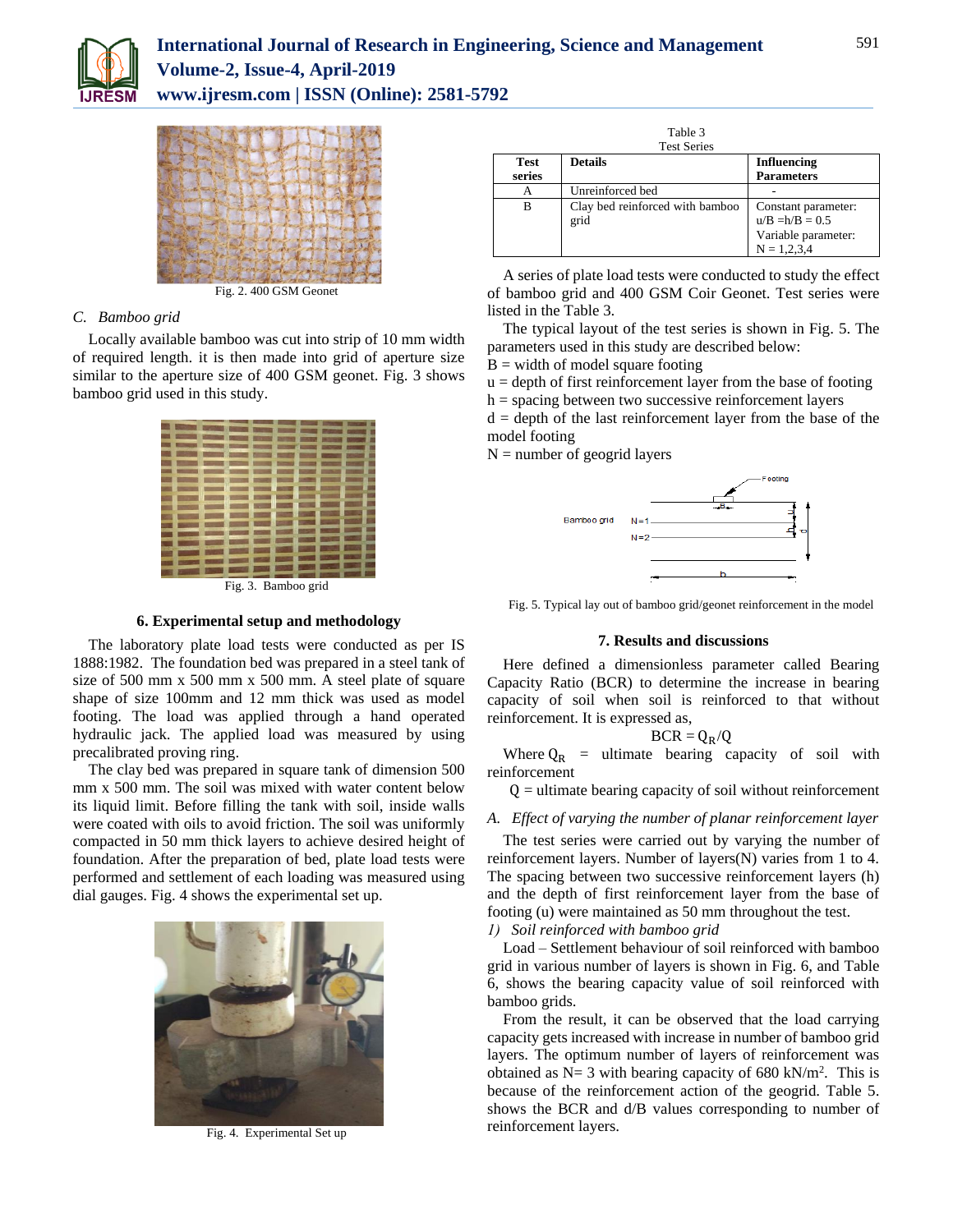



Fig. 6. Load – Settlement behaviour of soil reinforced with bamboo grid in various layers

Bearing capacity also increases with increase in depth of

| Table 4                                                     |                            |  |  |
|-------------------------------------------------------------|----------------------------|--|--|
| Bearing capacity value of soil reinforced with bamboo grids |                            |  |  |
| Number of layers (N)                                        | Bearing capacity $(kN/m2)$ |  |  |
|                                                             | 140                        |  |  |
|                                                             | 320                        |  |  |
|                                                             | 440                        |  |  |
|                                                             | 680                        |  |  |
|                                                             | 560                        |  |  |

| Table 5                                             |     |            |  |
|-----------------------------------------------------|-----|------------|--|
| BCR and d/B values for number of bamboo grid layers |     |            |  |
| Number of layers (N)                                | d/B | <b>BCR</b> |  |
|                                                     |     |            |  |
|                                                     | 0.5 | 2.29       |  |
|                                                     |     | 3.14       |  |
|                                                     | 1.5 | 4.86       |  |
|                                                     |     |            |  |

reinforcement. It is observed that increment was only up to 1.5B beyond which it decreases. The optimum bearing capacity ratio is 4.86. Fig.7. shows variation of BCR and d/B for soil with bamboo reinforcement.



Fig. 7. Variation of BCR and d/B for soil with bamboo reinforcement

### *2) Soil reinforced with 400 GSM Geonet*

Load – Settlement behaviour of soil reinforced with 400 GSM Geonet in various number of layers is shown in Fig. 8. Table VI. shows the bearing capacity value of soil reinforced with 400 GSM Geonet.

From the results, it is found to be similar in case of bamboo geogrid reinforcement, the bearing capacity gets improved due to reinforcement action. The maximum bearing capacity was obtained as 460 kN/m2 when 3 layers were used. Variation of BCR and d/B for soil reinforced with 400 GSM Geonet is depicted in Fig. 9. Table 7, shows BCR and d/B values corresponding to number of 400 GSM Geonet reinforcement layers.



Fig. 8. Load – Settlement behaviour of soil reinforced with 400 GSM Geonet in various layers

Table 6 Bearing capacity value of soil reinforced with 400 GSM Geonet

| Number of layers (N) | Bearing capacity $(kN/m2)$ |
|----------------------|----------------------------|
|                      | 140                        |
|                      | 340                        |
|                      | 380                        |
|                      | 460                        |
|                      |                            |



Fig. 9. Variation of BCR and d/B for soil reinforced with 400 GSM Geonet

Table 7

BCR and d/B values corresponding to number of 400 GSM Geonet reinforcement layers.

| Number of layers (N) | d/B | <b>BCR</b> |
|----------------------|-----|------------|
|                      |     |            |
|                      | 0.5 | 2.43       |
|                      |     | 2.71       |
|                      | Ŀ.  | 3.29       |
|                      |     |            |

Here BCR increase as depth of reinforcement layer increases up to 1.5B and then decreases. Hence the optimum value is obtained at 1.5B.

## **8. Conclusions**

Based on the model study conducted, the following conclusions were obtained.

- Better performance was obtained with soil reinforced with a bamboo grid than that of soil reinforced with geonet.
- In both cases, the optimum number of reinforcement layer for maximum bearing.